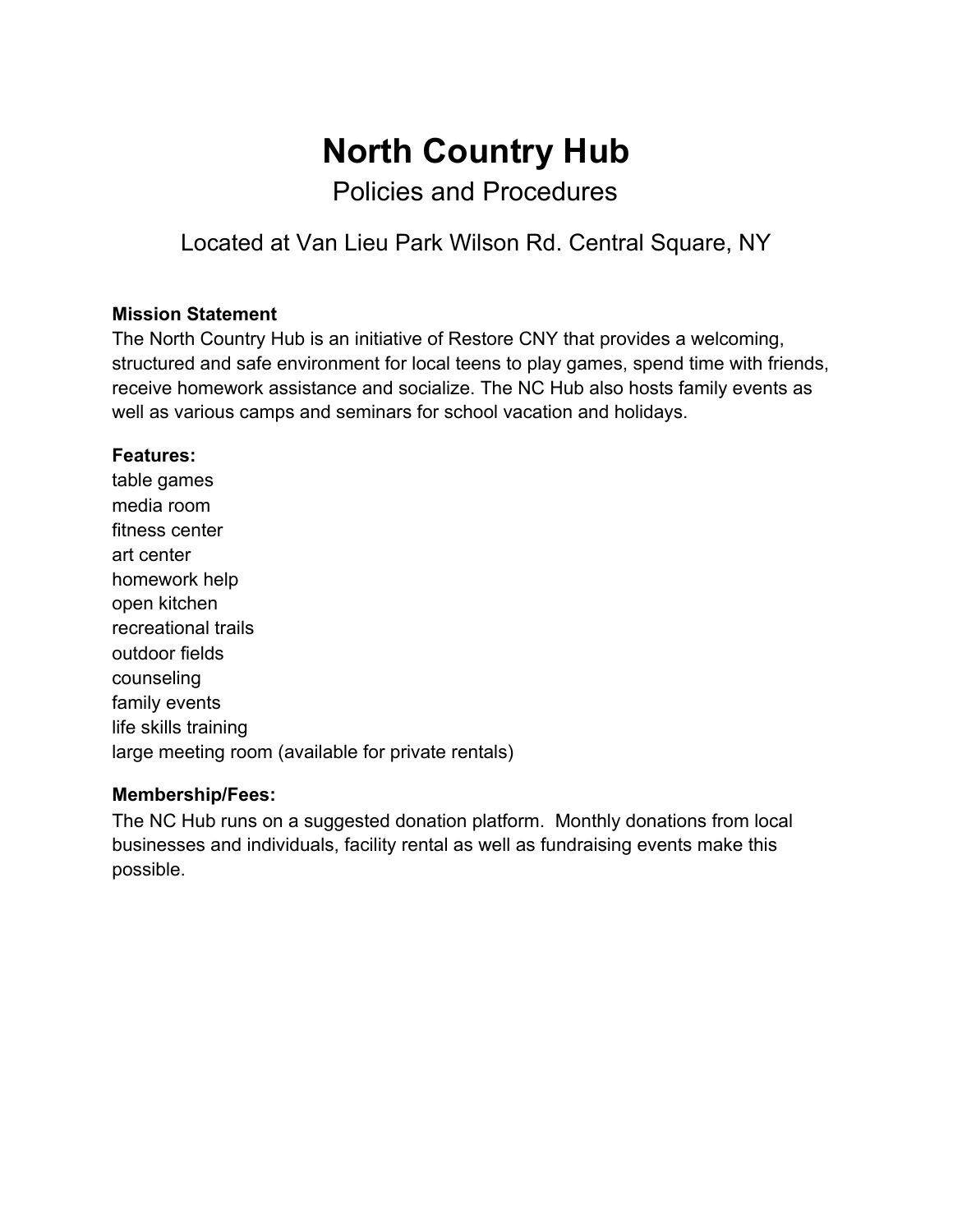## Dear Parents,

The Staff of the North Country Hub would like to welcome your child as a member of the Teen Center. To ensure that your child is able to get the most out of their membership please review the information in this packet. The NC Hub Policies and Procedures Manual includes facility information, procedures as well as what teens and parents can expect. Included in this manual are rules and expectations for NC Hub members. Please review these with your child before they attend the program. The policies in this manual come into effect as soon as your child is registered as a member. For further information or questions about the contents of this manual, please see a staff member or contact the director.

## **Eligibility**

The NC Hub is available for students grade  $6<sup>th</sup> - 12<sup>th</sup>$  in the Central Square School District. Family Events and camps will be open ages as specified.

## **The Facility**

The NC Hub is located in Van Lieu Park in Central Square. The Teen Center staff supervises members only when they are within the Hub facility and when activities are being run outside. Students are able to check in and check out at will. We expect all program participants to be responsible for themselves when they are outside the facility such as the parking lot, the park or other surrounding areas.

#### **Hours of Operation**

Drop-In Program Monday - Friday: 2:45pm-6:00pm Weekends – variety of family events

*The NC Hub will follow the Central Square Calendar. When school is closed for snow, the Hub will close as well. During delays we will operate at normal time. Information about various camps and drop-in over breaks will be made available on the website and through social media.*

## **Drop off and Pickup**

All members must check themselves in with their Hub ID card when they arrive and check out when they leave prior to closing. Staff does not monitor member entry and exit. Because the Hub accommodates older students, staff expects a certain level of responsibility from students. They are expected to know their parents' expectations for entry and departure and be responsible for contacting them when necessary. Please make sure your child knows where they are to be picked up if it is at a location other than this at the end of the night. Staff will not leave students unattended at the end of the night, but please be respectful and be on time for pick-up.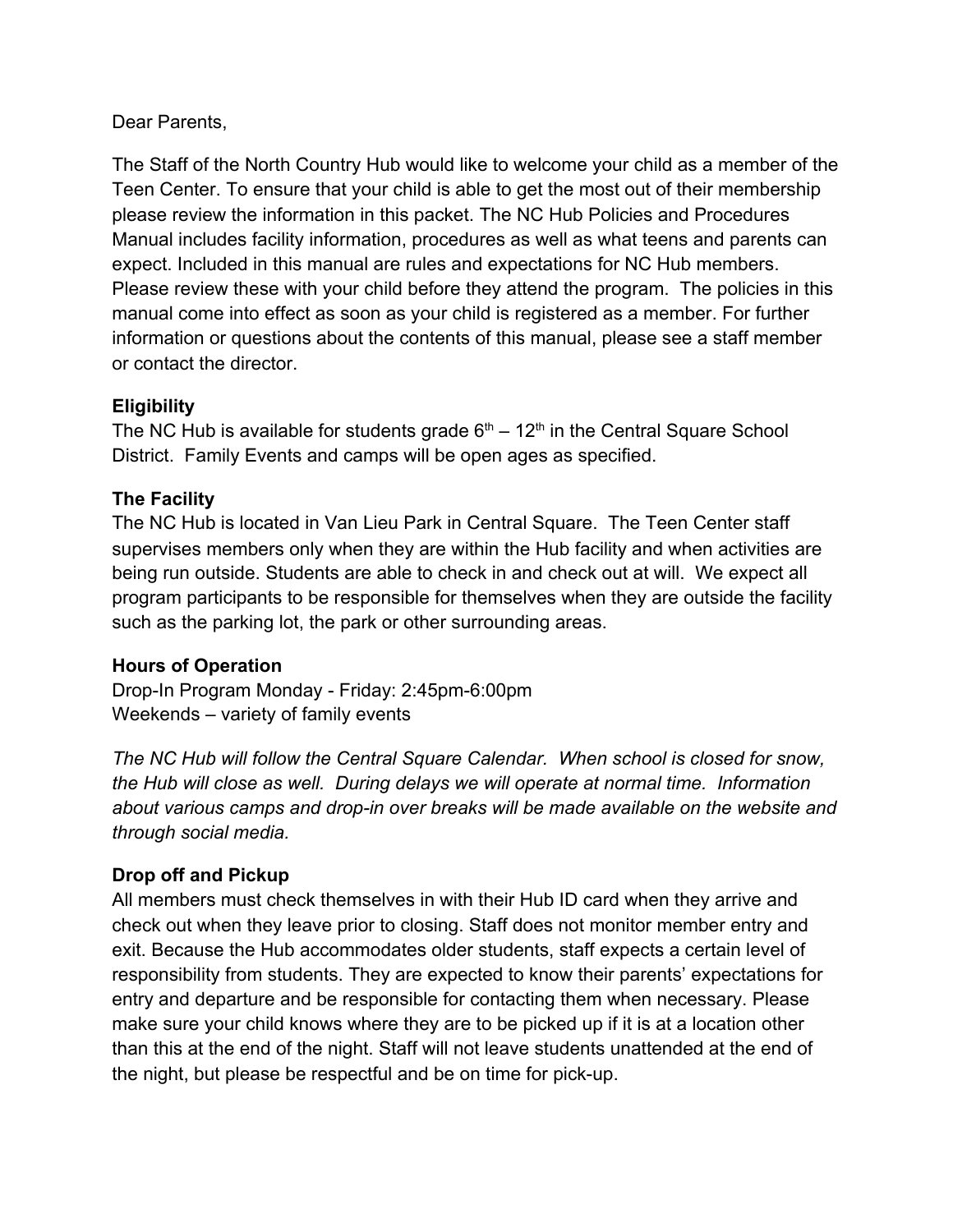## **Food**

There is a kitchen available for students at the Hub to prepare simple snacks and meals. It is expected that anyone utilizing the kitchen clean up after themselves. Failure to do so may result in loss of kitchen privileges. We will have food and drinks for the kids and outside food is permitted to come into the building. Weekly we will have life skills training where youth are able to prepare a family style dinner for everyone who is at the Hub that day.

THERE ARE NO RESTRICTIONS ON FOOD ITEMS BROUGHT INTO THE TEEN CENTER. PLEASE NOTIFY STAFF OF FOOD ALLERGIES SO THAT WE ARE AWARE. PARTICIPANTS MUST BE RESPONSIBLE FOR KNOWING WHAT THEY CAN AND CANNOT EAT AND MONITORING THEMSELVES AS APPROPRIATE.

## **Staff**

Every effort is made to ensure the safety of participants. All staff members are screened during the application process. Background checks are run on all NC Hub staff. Because the Hub staff are mandated reporters we are legally obligated to report any and all suspicion of child abuse or neglect to DCFS. Training in CPR/first aid, mental health crisis response and general safety are regularly required for all Hub staff.

#### **Volunteers**

Occasionally volunteers will be present at the Hub to assist staff. Participants are expected to treat them respectfully. All long term volunteers will be screened and background checked.

## **Behavior Expectations**

We are an alcohol, drug, and smoke free environment (including vaping). In addition, the youth over time have established 3 main expectations:

1. Regarding **PDA** (public displays of affection), it makes people feel very uncomfortable and this isn't the place for it.

2. **Clean up after yourself.** You are free to use the kitchen to prepare food, however, it is expected that you will wash, dry and put away any dishes that you use so that others may use them. This includes throwing away your garbage, wrappers, cup, etc.

3. The use of foul language (i.e. swearing) and talking negatively about others either to their face or behind their back is not acceptable. The Hub is a place where teens want to come to get away from judgment and drama.

**Please be respectful of the people and facility at the North Country Hub so everyone can enjoy their time together.** The NC Hub staff will always do our best to treat you with respect and we expect the same from you. Youth are expected to treat other individuals in the Hub with respect as well. We also expect you to follow staff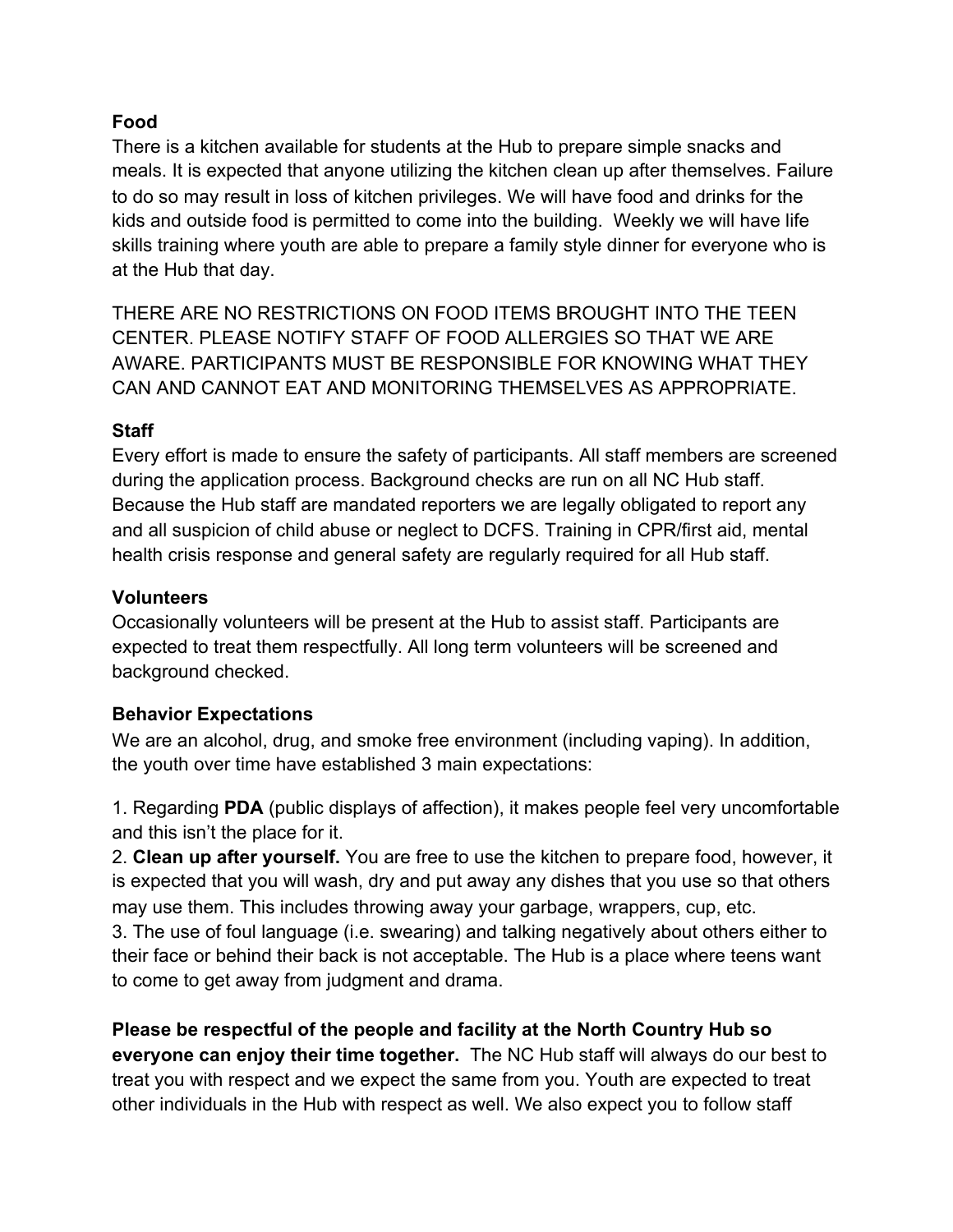instructions. We are happy to discuss with you any confusion, concerns or disagreements regarding these instructions when they are brought up in a respectful manner. Please also remember to respect the rules your parents' have given you.

#### **Safe Space**

The NC Hub strives to be a safe place for everyone regardless of age, race, religion, gender or sexual orientation. Bullying will not be tolerated. Please report any bullying that you see or hear about to staff members so that we can address it.

## **Conflict**

Interpersonal conflict is inevitable. While at the NC Hub, we expect you to put aside personal issues with others. It is not necessary to like or interact with everyone but we expect our members to be able to get along with others whether you are inside or outside the facility.

## **Be Responsible**

We expect members to be responsible and follow not only the rules of the NC Hub but their parents' rules as well.

#### **School work**

Members are expected to be responsible for getting their school work done. The NC Hub staff is happy to provide space and assistance for school work whenever possible.

#### **Personal Items**

Please keep track of your personal items. The Hub cannot be responsible for lost or stolen valuables but we will do everything possible to help you locate anything that has been misplaced.

## **Health and Safety**

Youth at the Hub are expected to attend to the health and safety of themselves and others. This means doing things like washing hands, cooperating with disposal of items that have come into contact with blood and bodily fluids (bandages, pads and tampons, tissues, etc), not spraying perfumes in the Hub and respecting the medical and safety needs of others. We expect all members to avoid engaging in activities with high risk of injury and comply with COVID protocol that has been implemented. The Hub staff does not administer medication (certain exceptions apply) and cannot be responsible for medical care requiring more than first aid. Staff will administer first aid as needed.

## **Take Care of the Facility**

This is a shared space. We expect all members to be careful with the equipment, furniture and supplies. If you bring a guest, you are responsible for ensuring that they do the same.